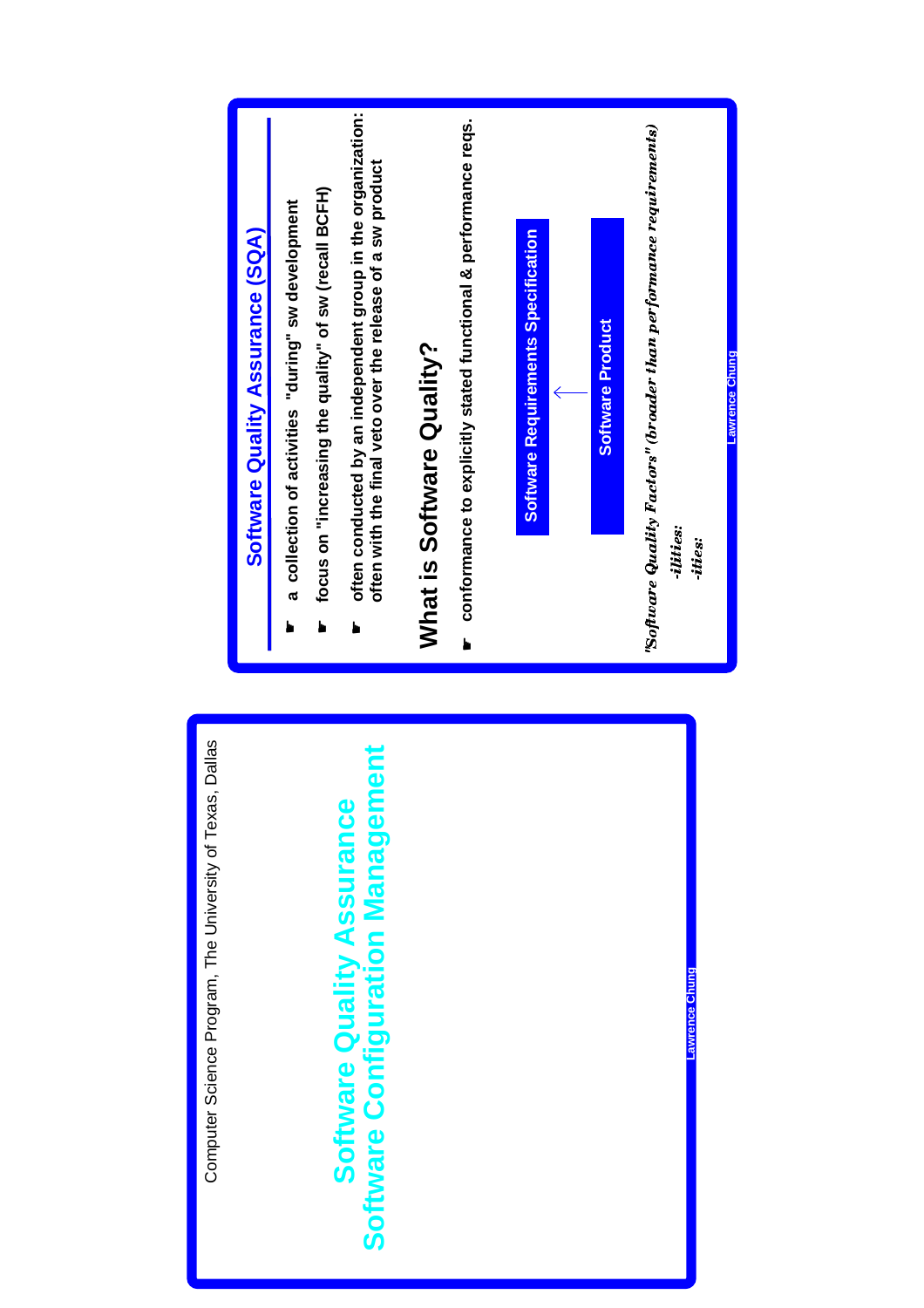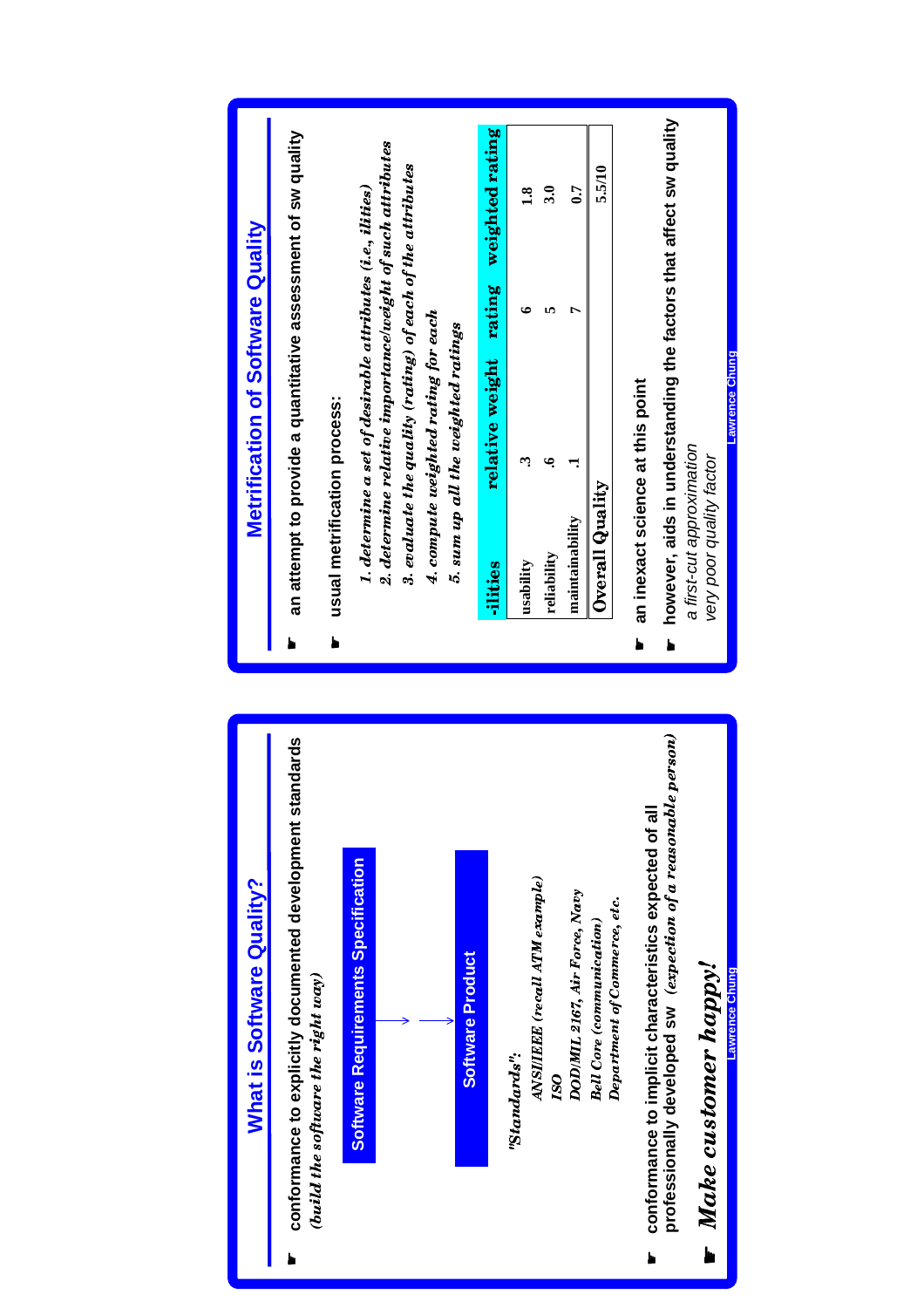



**usability reliability maintainability**

 $\bigcap_{1\leq s}$ 

**Lawrence Chung** wrence Ch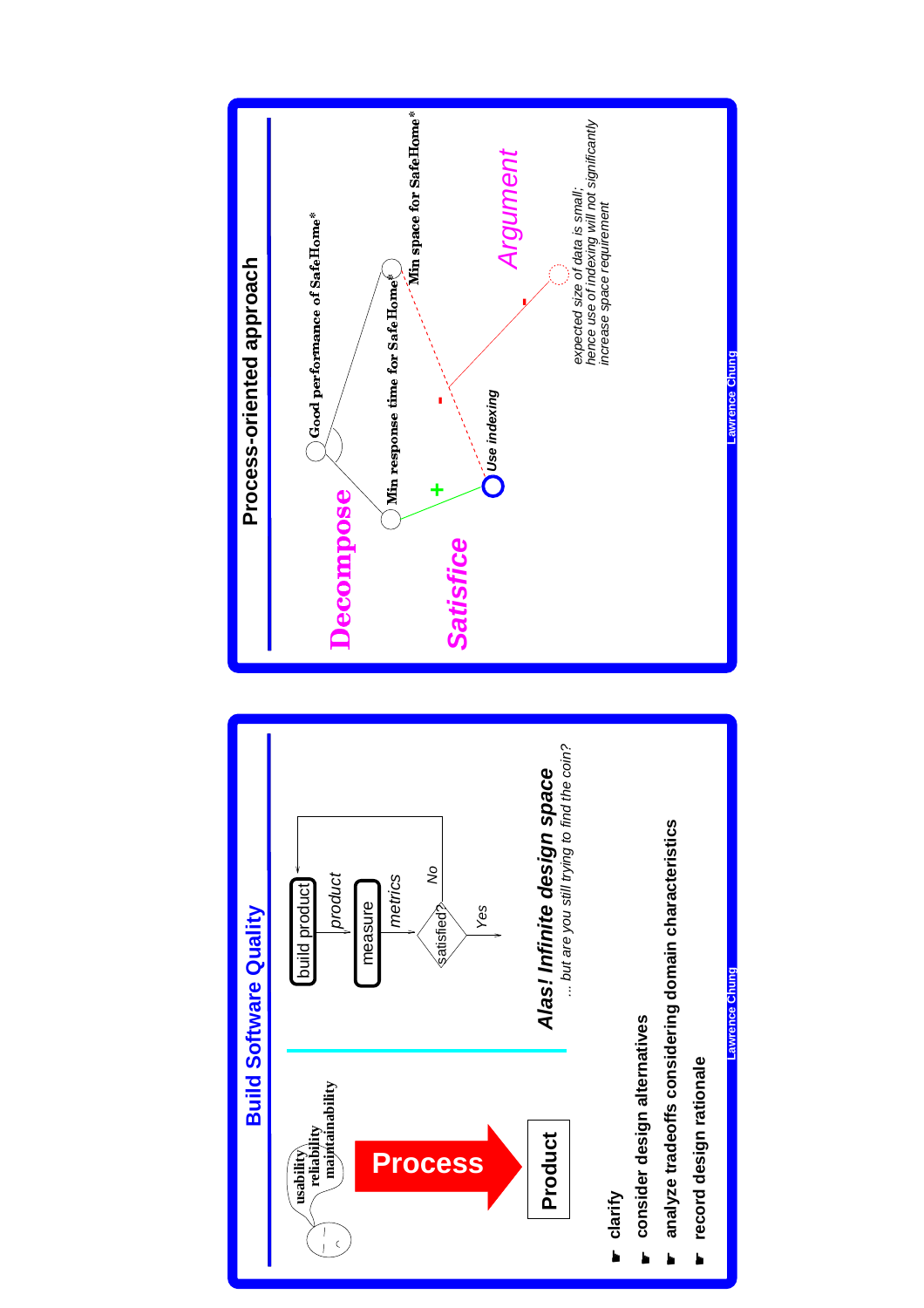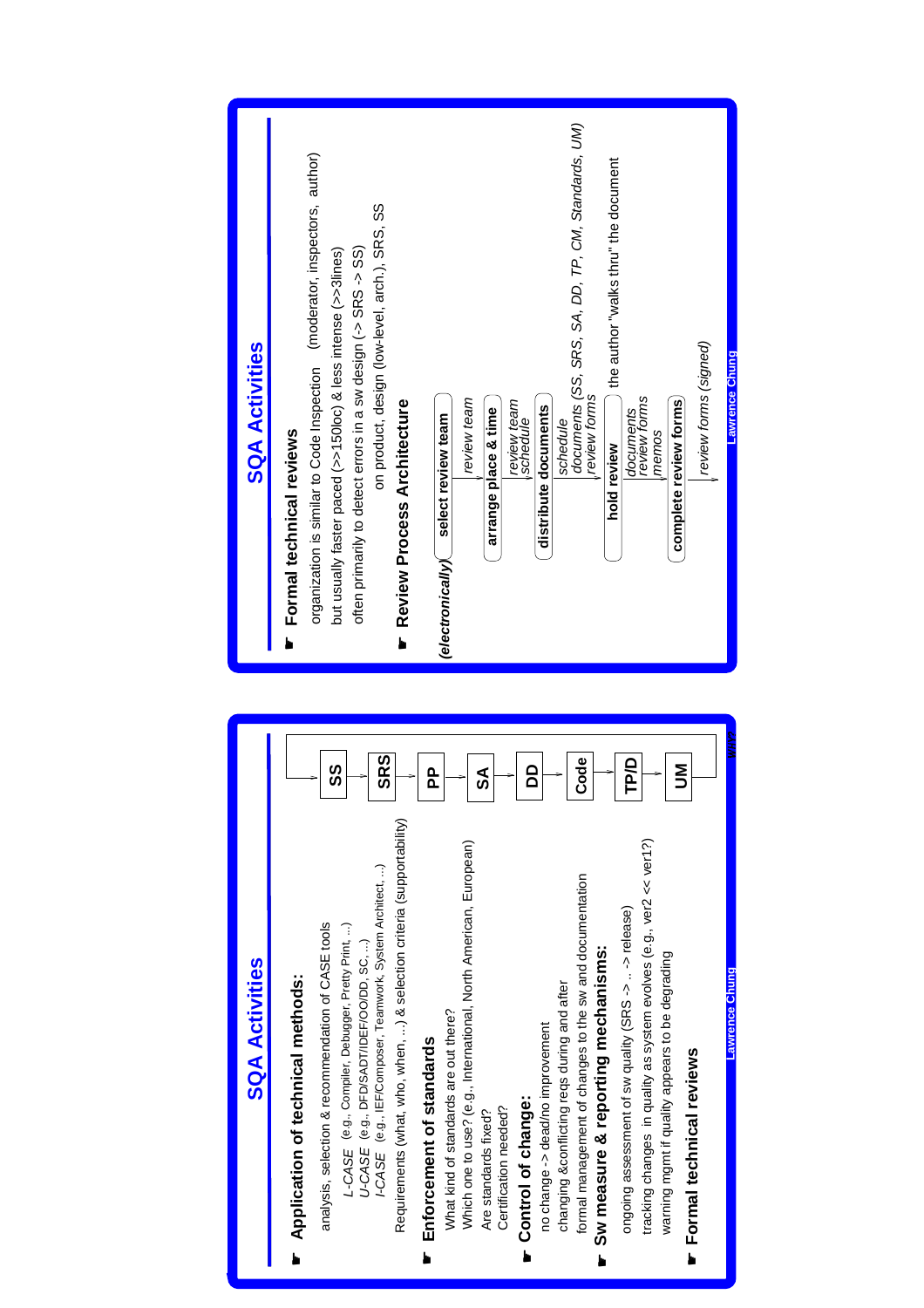

limit debate and rebuttal

Ŧ

but no further review

awrence Chui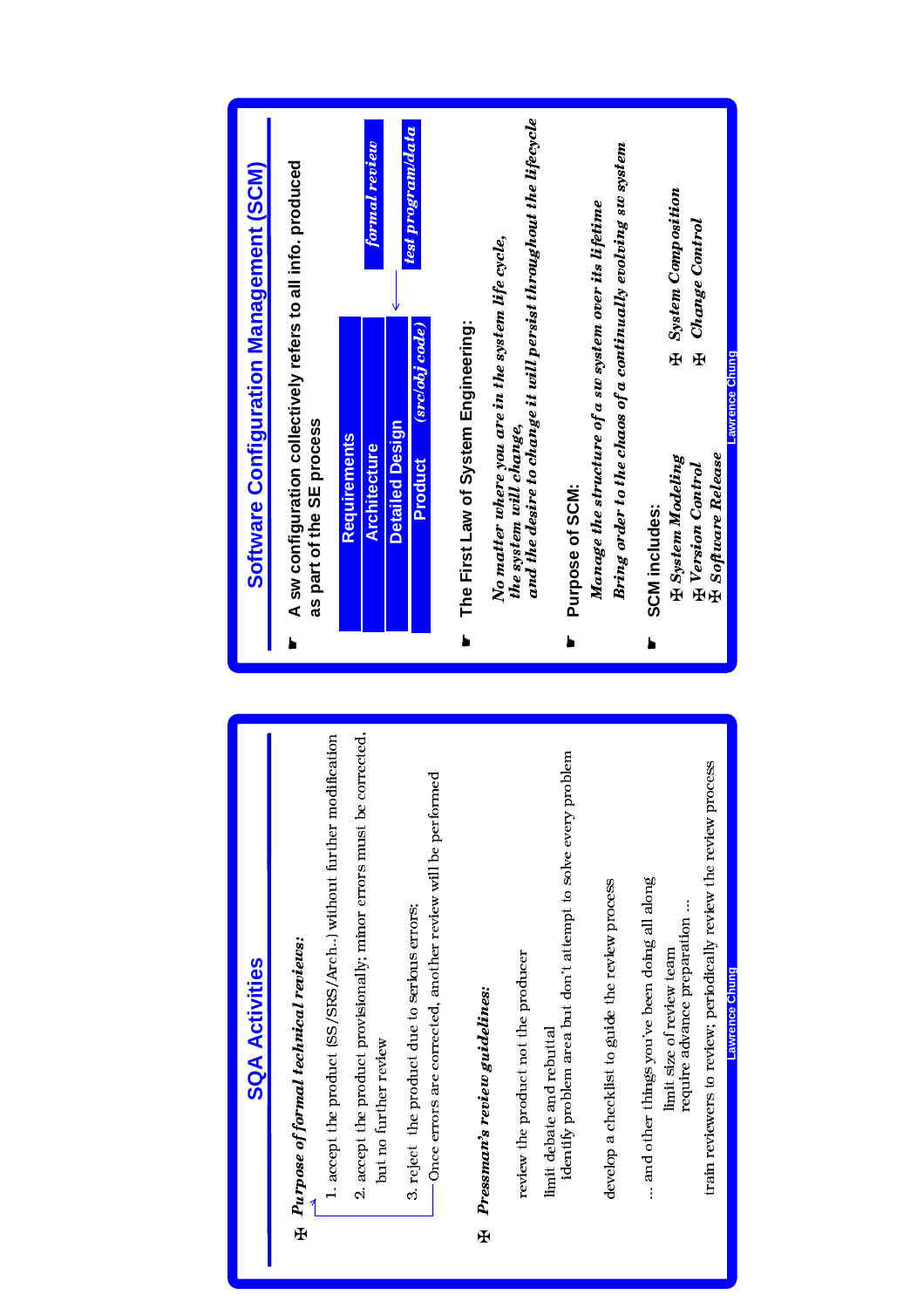

ł.

 $\overline{\mathbf{c}}$ 

Ŧ

 $\ddot{\bullet}$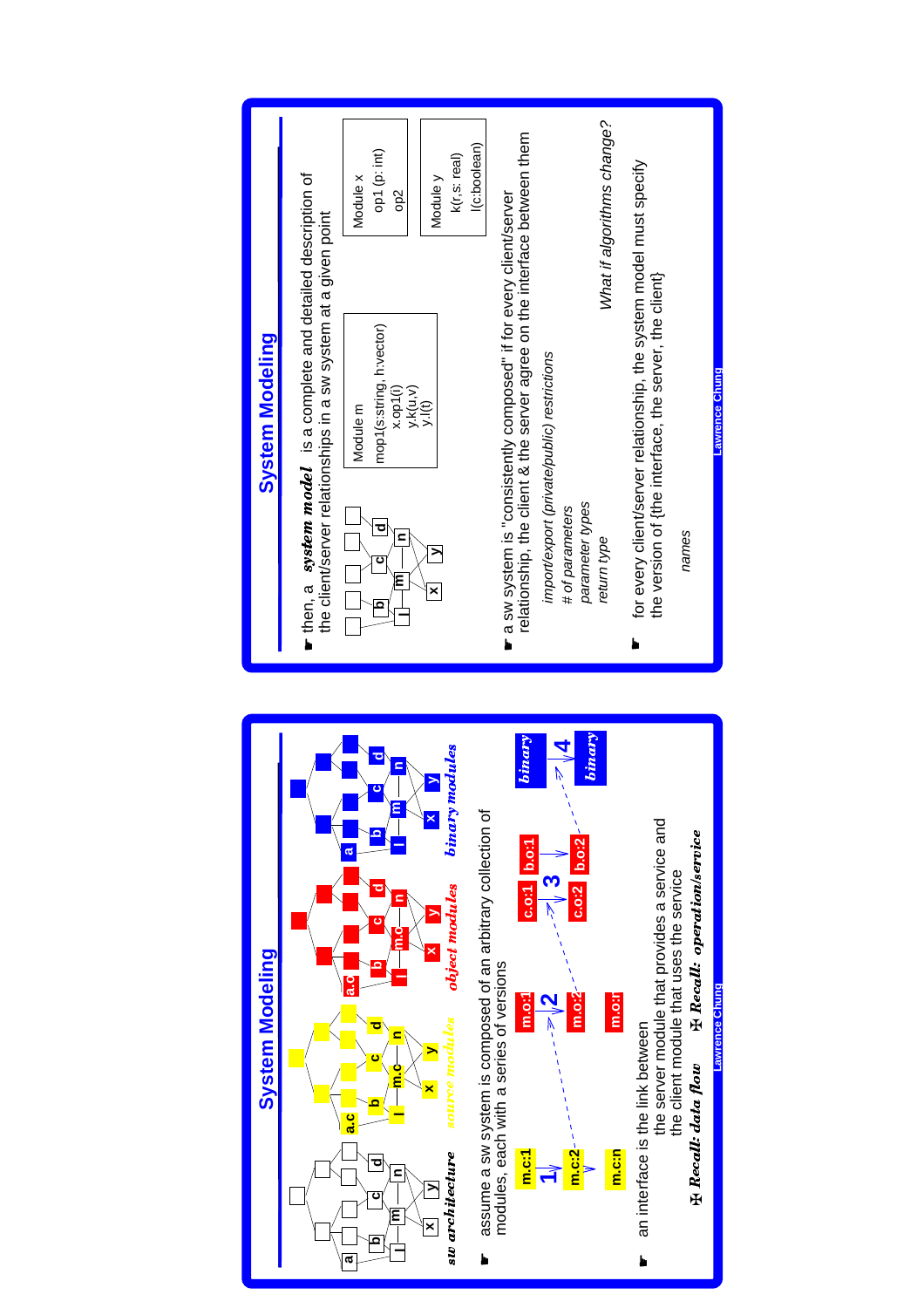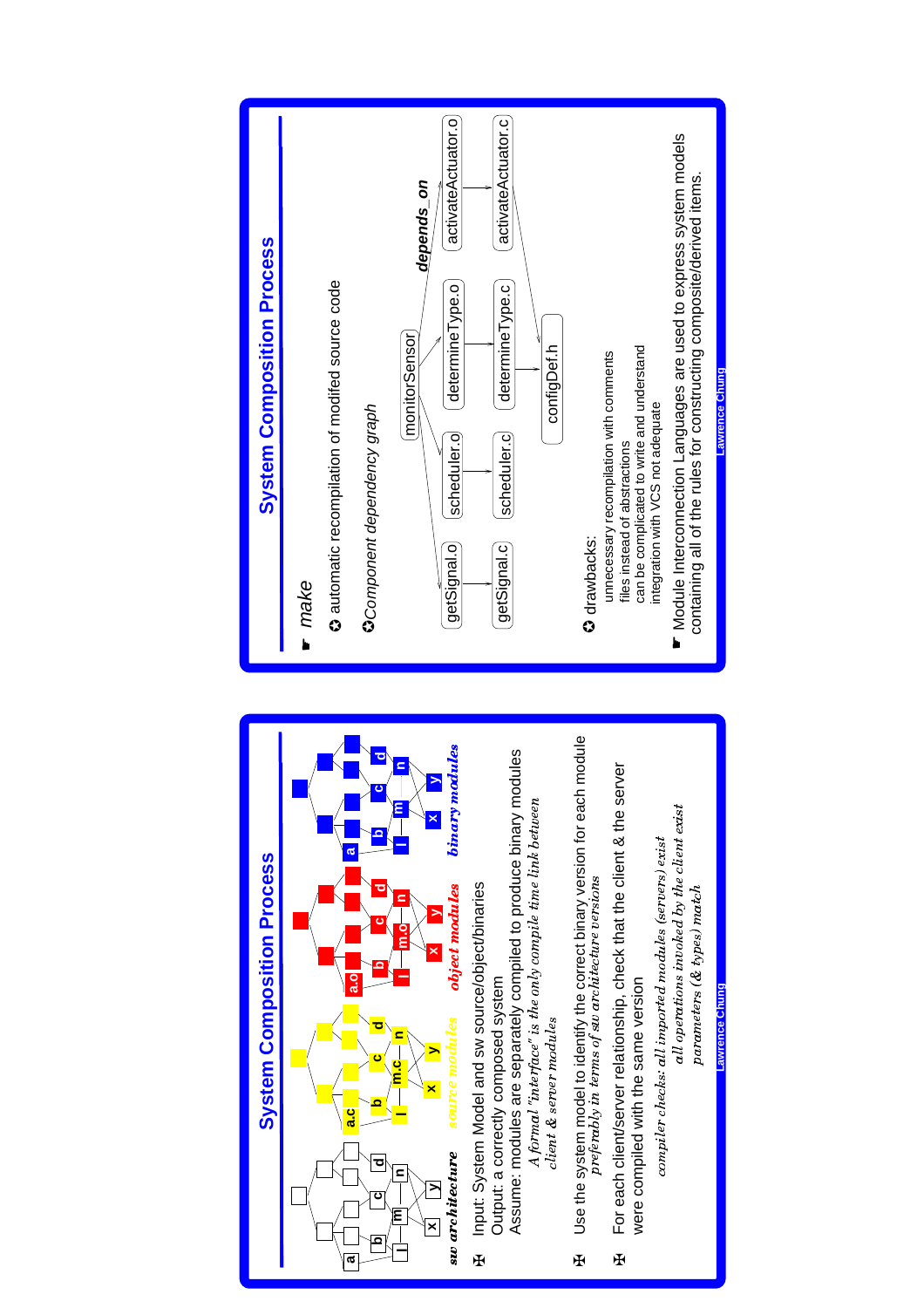